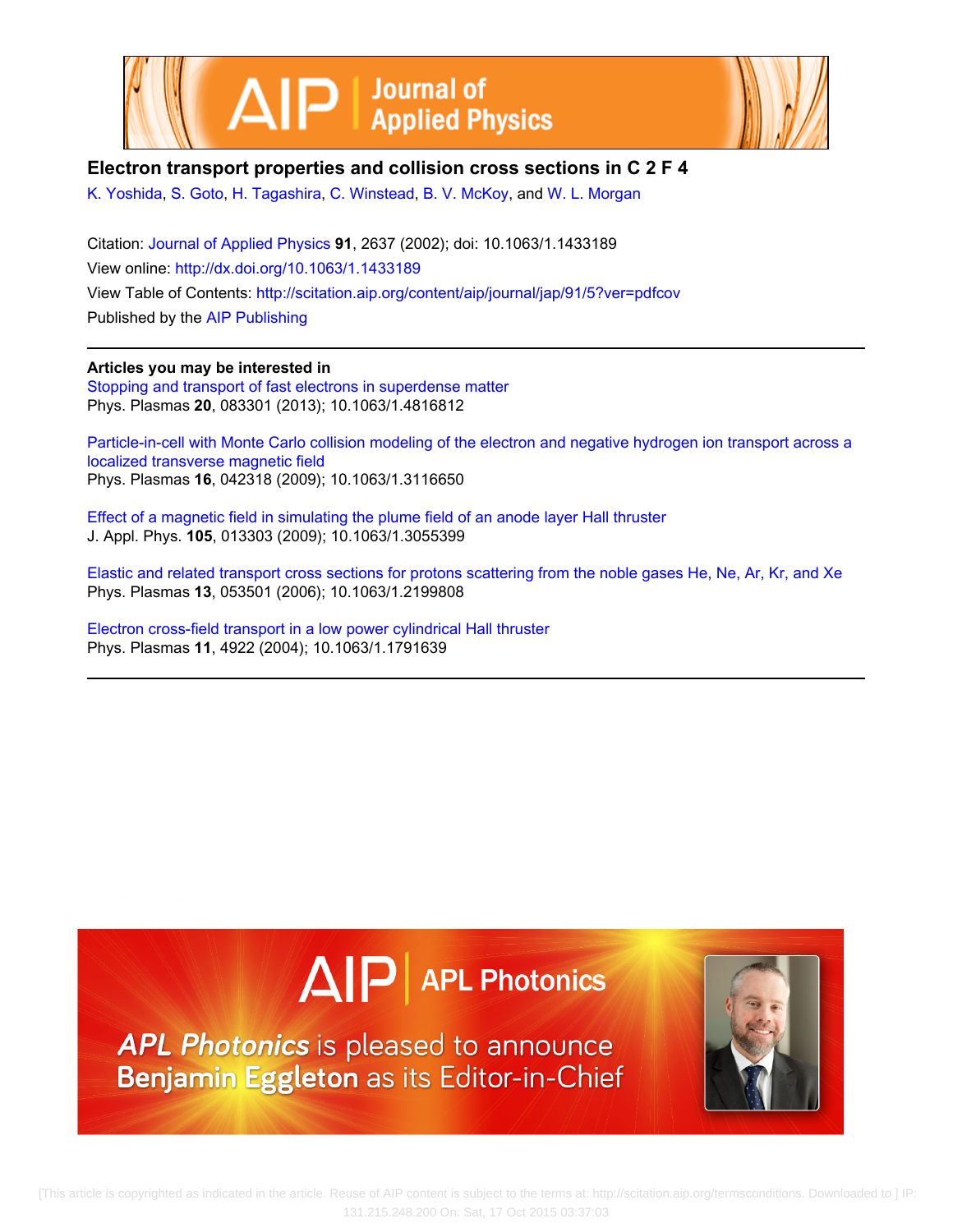## Electron transport properties and collision cross sections in  $C_2F_4$

K. Yoshida<sup>a)</sup> and S. Goto *Kitami Institute of Technology, 165 Koen-cho, Kitami 090-8507, Japan*

H. Tagashira

*Muroran Institute of Technology, 27-1 Mizumoto-cho, Muroran 050-8585, Japan*

C. Winstead<sup>b)</sup> and B. V. McKoy<sup>c)</sup>

*A. A. Noyes Laboratory of Chemical Physics, California Institute of Technology, Pasadena, California 91125*

W. L. Morgan<sup>d)</sup>

*Kinema Research and Software, P.O. Box 1147, Monument, Colorado 80132*

(Received 20 August 2001; accepted for publication 13 November 2001)

We have measured the electron drift velocity, longitudinal diffusion coefficient, and ionization coefficient in tetrafluoroethene  $(C_2F_4)$ . Using these data and the results of *ab initio* calculations of the elastic, momentum-transfer, and neutral-excitation cross sections, along with measurements of the partial ionization cross sections, we have performed a swarm analysis in order to construct a self-consistent set of electron impact cross sections for  $C_2F_4$ . The swarm analysis consists of solutions to Boltzmann's equation for electrons in  $C_2F_4$  for values of  $E/N \le 500$  Td and direct Monte Carlo simulation of electron transport in  $C_2F_4$  for 500 Td $\leq E/N \leq 2000$  Td. We present an analysis and discussion of the sensitivity of cross sections derived from swarm data to uncertainties in the electron transport measurements. We also discuss the failure of the two-term spherical harmonic solution to Boltzmann's equation for  $E/N > 500$  Td, which necessitated the use of Monte Carlo simulations for high values of *E*/*N*. © *2002 American Institute of Physics.* [DOI: 10.1063/1.1433189]

## **I. INTRODUCTION**

Modeling and simulation of plasma chemistries are important components of reactor and process design. Whether employing fluid models or particle-in-a-cell or Monte Carlo methods, modeling of these plasma chemistries relies on a knowledge of the relevant electron collision cross sections. Elastic or momentum transfer cross sections are needed for the plasma electrical conductivity, ionization and attachment cross sections for the electron and ion densities, and dissociation cross sections for fragmentation and subsequent radical production from the parent feed gas. For most gases of interest, a scarcity of low-energy electron collision data compels modelers to rely on mutually inconsistent results drawn from disparate sources and even, employing intuition and analogy, to guess at cross section values. The resulting cross section sets are, apart from any other weaknesses, frequently inconsistent with electron swarm measurements. On the other hand, cross section sets developed from swarm data alone suffer from nonuniqueness that renders the individual cross sections so obtained suspect.

A clearly preferable alternative is to obtain data of high quality for the most important collision processes and then to produce, via a suitable process of adjustment, a cross section set that is consistent with electron swarm measurements. Here we present the results of a coherent and focused effort to generate a validated and self-consistent cross section set for modeling  $C_2F_4$  plasmas. Making use of electron swarm measurements, of measured electron-impact ionization cross sections, and of electron collision cross sections calculated from first principles, we have constructed the desired set of cross sections for electron impact on  $C_2F_4$ . The electron swarm parameters we have obtained compare well with the very recent measurements of Goyette *et al.*<sup>1</sup>

The low carbon–carbon bond strength of  $C_2F_4$  is attracting interest in its use as a feed gas for oxide etching.<sup>2</sup>  $C_2F_4$  is also produced by electron impact fragmentation of  $c - C_4F_8$ , a widely used plasma-processing gas. A consistent cross section set may therefore prove useful in modeling various plasma processes.

In Sec. II we describe and present results from the electron swarm measurements. Section III describes the firstprinciples calculations of elastic, momentum transfer, and excitation/dissociation cross sections for electron impact on  $C_2F_4$ . Finally, in Sec. IV, we describe and present results from our swarm analyses, which yield the validated and selfconsistent cross section set that we seek.

## **II. MEASUREMENT OF ELECTRON SWARM PARAMETERS IN C<sub>2</sub>F<sub>4</sub>**

Two types of experiments, namely the steady-state Townsend (SST) experiment and a drift-tube experiment, have been conducted to obtain the ionization coefficient  $\alpha/N$ , the electron mean-arrival-time drift velocity  $W_m$ , and the product of the electron longitudinal diffusion coefficient

a)Electronic mail: yoshida@elec.kitami-it.ac.jp

b)Author to whom correspondence should be addressed; electronic mail: carl@schwinger.caltech.edu

c)Electronic mail: mckoy@its.caltech.edu

<sup>&</sup>lt;sup>d)</sup>Electronic mail: morgan@kinema.com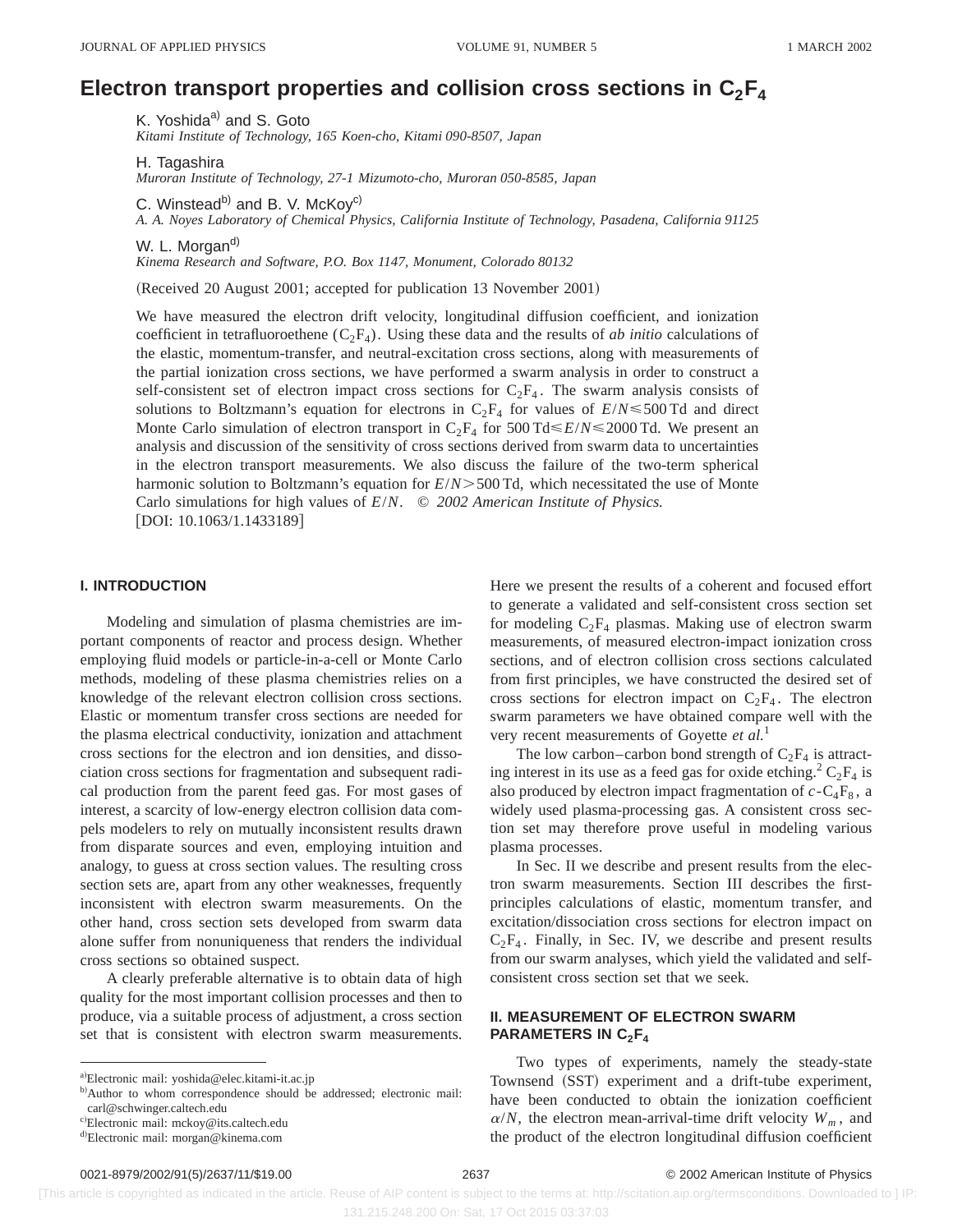

FIG. 1. Ionization current growth curve measured in  $C_2F_4$ .

and gas density  $ND_L$  in  $C_2F_4$ . The only other  $C_2F_4$  swarm measurements available are the very recent measurements of Goyette et al.<sup>1</sup> They employed a pulsed Townsend experimental technique to measure electron drift velocities, ionization coefficients, and attachment coefficients at much lower values of  $E/N$  (electric field strength divided by gas number density) than those measurements presented here.

#### **A. The experimental apparatus and analytical method**

The experimental apparatus and analytical method used are the same as in the previous work.<sup>3</sup> The purity of  $C_2F_4$ employed is more than 98%, according to the manufacturer  $(ABCR GmbH & Co. KG).$ 

## **1. The SST experiment**

The apparatus for the SST experiment is a conventional one, where two parallel plate electrodes, 150 mm in diameter and machined to the Harrison profile, are set in a stainless steel chamber. In the middle of the cathode, a quartz plate 20 mm in diameter and coated with a gold thin film is embedded to release initial electrons by the photoelectric effect. An electrometer is connected to the anode to measure the ionization current. The electrode separation and the pressure adopted in the present work range from 4 to 31 mm and 0.1 to 1.2 Torr, respectively.

Figure 1 shows examples of growth curves of the ionization current measured at relatively low *E*/*N* values as a function of the product *Nd*, where *N* is the gas density and *d* the electrode separation. The growth curves seem to be linear on a semilog plot. This fact may suggest that electron attachment is negligibly small in the *E*/*N* range of the present measurement.

Because the present SST experiment aimed to obtain the ionization coefficient  $\alpha$ , the ionization current was measured only in the range of relatively small electrode separation where the effect of secondary electrons from the cathode did not strongly influence the current growth curve. In this case, the Townsend equation for the current growth curve reduces to  $I = I_0 e^{\alpha d}$ ,  $I_0$  being the initial current. An analysis was performed to determine the coefficient  $\alpha$  by applying a curve-fitting technique based on a least-square method.



FIG. 2. Arrival-time spectra measured in  $C_2F_4$  at  $E/N = 500$  Td.

## **2. The double-shutter drift tube experiment (the arrival-time spectra experiment)**

A double-shutter drift tube was used to measure arrivaltime spectra (ATS) of an isolated electron swarm at various positions in the drift space. The drift tube consists of a photocathode, a collector, two electrical shutters, and a guard electrode. The photocathode is the same as in the SST experiment except for size of the quartz plate  $(30 \text{ mm in } 10)$ eter). The shutter consists of a pair of stainless steel grids with spacing of 1 mm. The grid has a large number of holes, each having an area of  $0.64 \text{ mm}^2$ , photoetched in a lattice pattern, whose optical transmissivity is about 80%. The guard electrode consists of 80 pairs of stainless steel rings and polytetrafluorethylene ring spacers, the thickness of which is  $0.5$  mm each. The inner diameter of the guard electrode is 100 mm. The collector was made of stainless steel plate 70 mm in diameter. The distance between the shutters is variable. The distance and the pressure adopted in the present work range from 5 to 50 mm and 0.1 to 0.6 Torr, respectively.

Figure 2 shows a typical example of the measured ATS of electrons. The spectra become intense and broad with drift distance due to ionization and longitudinal diffusion of electrons. Fluctuations in the spectrum profile are mainly due to perturbation of the measured current.

In the ATS theory, the electron transport equation in real space is expressed as follows:<sup>4,5</sup>

$$
\frac{\partial n(z,t)}{\partial z} = \alpha^{(0)}n(z,t) - \alpha^{(1)}\frac{\partial n(z,t)}{\partial t} + \alpha^{(2)}\frac{\partial^2 n(z,t)}{\partial t^2}
$$

$$
-\cdots,\tag{1}
$$

where *n* is the electron density at position *z* and time *t*, and  $\alpha^{(i)}$  (*i* = 0,1,2...) are the ATS coefficients defined as

$$
\alpha^{(0)} = \frac{d(\ln N_z)}{dz},\tag{2a}
$$

$$
\alpha^{(1)} = \frac{d\langle t \rangle}{dz},\tag{2b}
$$

 [This article is copyrighted as indicated in the article. Reuse of AIP content is subject to the terms at: http://scitation.aip.org/termsconditions. Downloaded to ] IP: 131.215.248.200 On: Sat, 17 Oct 2015 03:37:03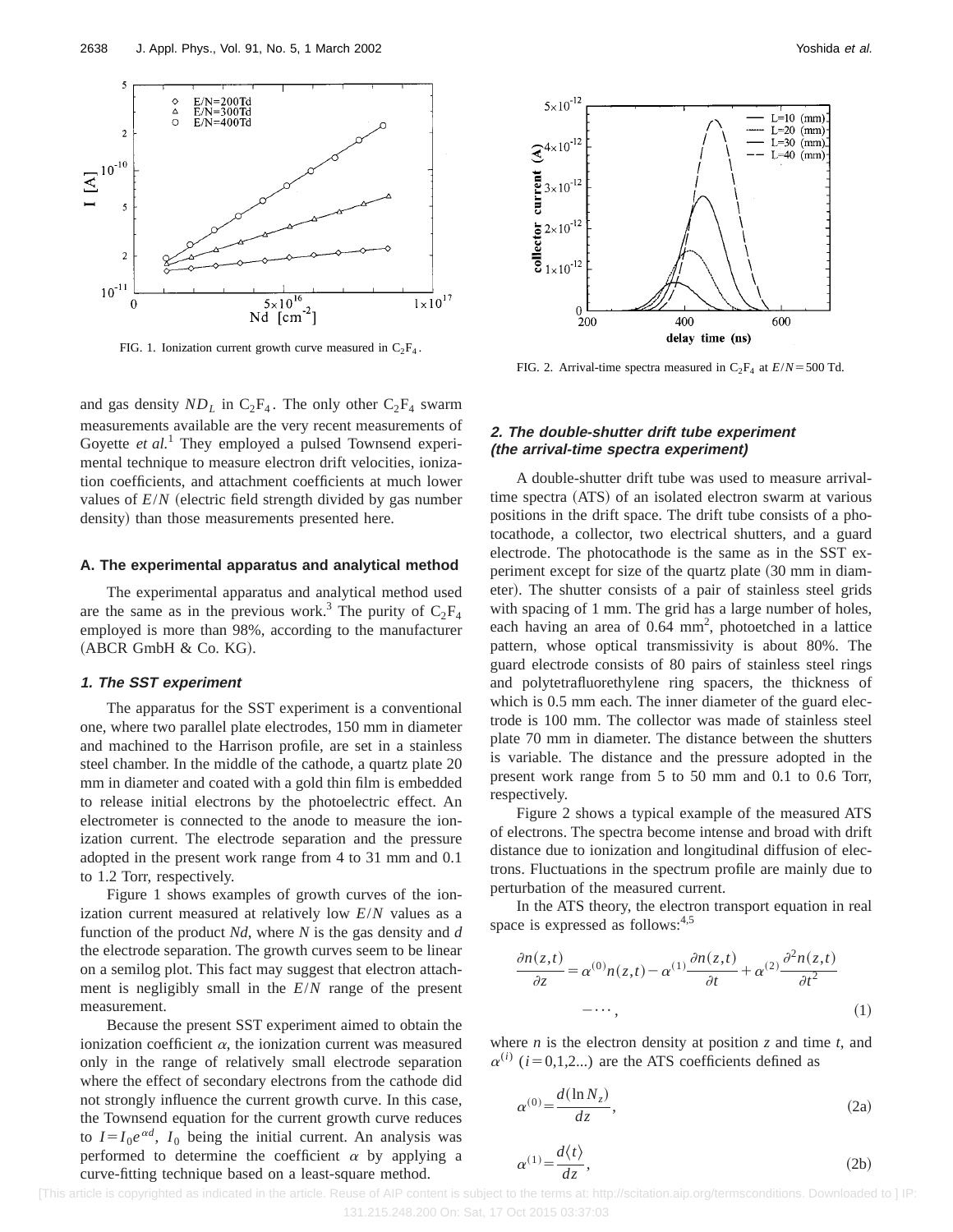

$$
\alpha^{(2)} = \frac{1}{2!} \frac{d\langle T^2 \rangle}{dz}, \cdots
$$
 (2c)

where

$$
N_z = \int_0^\infty n(z, t) dt,
$$
  
\n
$$
\langle t \rangle = N_z^{-1} \int_0^\infty t n(z, t) dt,
$$
  
\n
$$
\langle T^2 \rangle = N_z^{-1} \int_0^\infty (t - \langle t \rangle)^2 n(z, t) dt.
$$

Here  $N_z$  is the total number of electrons arriving at position *z*, and  $\langle t \rangle$  is the first-order time moment of the ATS. The coefficients  $\alpha^{(0)}$  and  $\alpha^{(1)}$  correspond to the ionization coefficient and the inverse of the mean-arrival-time drift velocity  $W_m$ , respectively.<sup>5</sup> The relationship between  $\alpha^{(2)}$  and the longitudinal diffusion coefficient  $D<sub>L</sub>$  is given by<sup>5</sup>

$$
\alpha^{(2)}W_m^3 = D_L - 3\alpha_T D_3 + 6\alpha_T^2 D_4 - \dots,
$$
\n(3)

where  $D_3$  and  $D_4$  are higher-order coefficients than the longitudinal diffusion coefficient  $D<sub>L</sub>$  in the conventional analysis of the electron transport equation. $6$  In the present work, the longitudinal diffusion coefficient  $D<sub>L</sub>$  was determined by neglecting the second- and higher-order terms in the above relation, as in previous work.<sup>7</sup> The ratio of the longitudinal diffusion coefficient to the electron mobility  $D_L/\mu$  was calculated using the relationship  $\mu = W_m / E$ .

## **B. Results**

Several measurements at each value of *E*/*N* were carried out under different conditions at room temperature.

## **1. The ionization coefficient**

Figure 3 shows the ionization coefficient  $\alpha/N$  obtained from the drift tube experiment combined with the ATS analysis (hereafter referred to as the ATS experiment) as open circles. The scatter of the measured data around the average value is less than about 4% except in a low *E*/*N* range. In Fig. 3, the  $\alpha/N$  values obtained in the SST experiments are



FIG. 3. The ionization coefficient. FIG. 4. The mean-arrival-time drift velocity  $W_m$ .

also shown along with the measurements of Goyette *et al.*<sup>1</sup> The two sets of measurements are nearly indistinguishable. The results of the ATS and SST experiments are seen to be in excellent agreement over an *E*/*N* range of 200–2000 Td, suggesting that the present measurements are correct. The coefficient  $\alpha/N$  in  $C_2F_4$  increases rapidly at an  $E/N$  of about 200 Td, then reaches a value of  $3.1 \times 10^{-16}$  cm<sup>2</sup> at *E/N* of 2000 Td. The *E*/*N* value at which the rapid increase of the coefficient  $\alpha/N$  occurs is lower than that in  $C_2F_6$  (Ref. 8) but higher than that in  $CF_4$ ,<sup>8</sup> as seen in Fig. 3.

## **2.** The mean-arrival-time drift velocity  $W_m$

Several electron drift velocities have been theoretically defined depending on the principle of observation of an electron swarm. It has been noted, however, that these velocities, in principle, assume different values when the number of electrons in an isolated swarm is not conserved.<sup>6</sup> The meanarrival-time drift velocity  $W_m$  was introduced as appropriate for the drift velocity observed in a drift tube experiment.<sup>4,5</sup>

Figure 4 shows the drift velocity  $W_m$  determined in the present work as well as the measurements of the drift velocity as defined by Goyette *et al.*<sup>1</sup> The latter lie somewhat below our mean arrival time measurements at higher values of *E*/*N*. For comparison, drift velocities in other gases are also plotted, although the definition of those velocities differs from that of the mean-arrival-time drift velocity. The drift velocity  $W_m$  in  $C_2F_4$  monotonically increases with increasing *E*/*N* in the range of the present measurements, and its values are slightly greater than those of the drift velocities in  $CF_4$ ,  $C_2F_6$ ,  $\delta$  and  $C_2H_4$ ,  $\delta$  in an *E/N* range of 50–2000 Td. The scatter of the measured values lies within about 4% of the average value except in a few cases.

## **3. The electron longitudinal diffusion coefficient ND<sup>L</sup>**

Figure 5 shows the electron longitudinal diffusion coefficient multiplied by the gas density  $ND<sub>L</sub>$ . The coefficient increases with increasing *E*/*N* in the present measurements, although a relatively large fluctuation is seen. Scatter of the measured data around the average value reaches 40% at most. This is due mainly to fluctuations of the collector cur-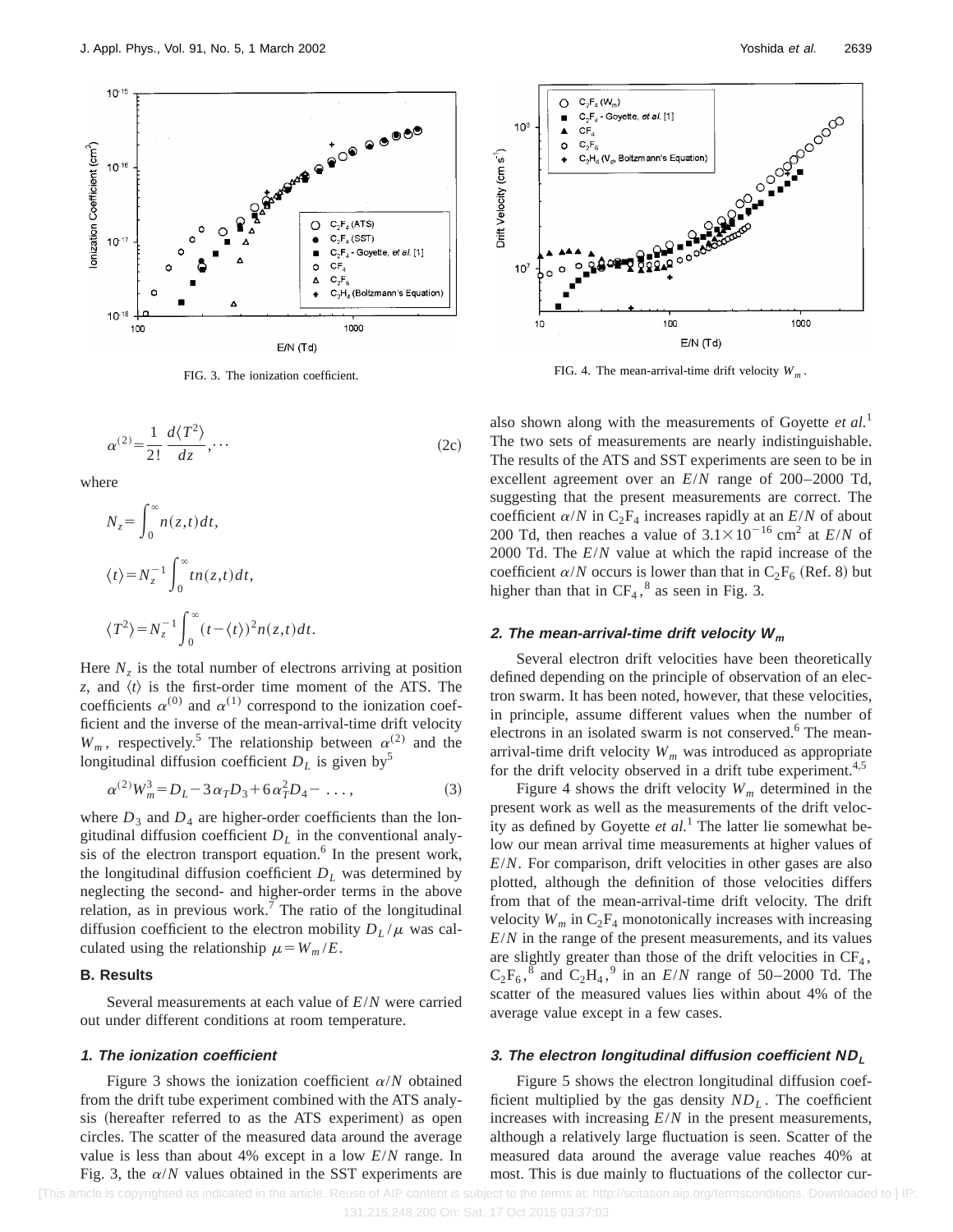

FIG. 5. The electron longitudinal diffusion coefficient.

rent, especially in the trailing edge of the ATS, since the trailing edge has a large weight in calculation of  $\alpha^{(2)}$ .

## **4. The ratio of longitudinal diffusion coefficient to** electron mobility  $D_L/\mu$

The ratio of the electron longitudinal diffusion coefficient to the electron mobility  $D_L/\mu$  is an important parameter often called the characteristic energy which, roughly speaking, is a measure of electron mean energy. Figure 6 shows the ratio  $D_L/\mu$  deduced in the present work. The ratio  $D_L/\mu$  is seen to increase monotonically from about 300 meV to 20 eV with increasing *E*/*N* in the present measurements. Roughly speaking, the scatter of all data around the average value in the drift tube experiment is limited to 4% for the ionization coefficient, 4% for the mean-arrival-time drift velocity, and 40% for the longitudinal diffusion coefficient. The ionization coefficient obtained in the ATS experiment is in good agreement with that obtained in the SST experiment. Electron attachment in  $C_2F_4$  is not observed in the present work.

## **III. AB INITIO CALCULATIONS**

Cross sections for elastic and electronically inelastic collisions between low-energy electrons and  $C_2F_4$  were computed from first principles using the Schwinger multichannel



FIG. 6. The ratio of the longitudinal diffusion coefficient to the electron mobility.



 $1<sup>C</sup>$ 



FIG. 7. Elastic, momentum transfer, excitation, and ionization cross sections for  $C_2F_4$  for collision energies between 5 and 30 eV.

method<sup>10,11</sup> as implemented for parallel computers.<sup>12,13</sup> Details of the calculations and a more extensive discussion of the cross sections will be published separately.<sup>14</sup> Here we mention briefly some important features.

In carrying out the elastic calculations, we employed the so-called ''static-exchange'' approximation and, where resonances were involved, the ''static-exchange plus polarization'' approximation, both within the fixed-nuclei approximation. Additionally, at the lowest energies, an *ad hoc* correction was applied to remove an artifactual enhancement of the cross section typical of the static-exchange approximation. Generally speaking, this level of calculation is expected to do quite well for low-energy electron collisions. However, one consequence of the fixed-nuclei approximation is that vibrationally elastic and vibrationally inelastic scattering are not distinguished; moreover, any resonances in the fixed-nuclei elastic cross section tend to be sharper (narrower, and with a higher peak value) than in the experiment.

From elementary chemical considerations and from the strong analogy between  $C_2F_4$  and the better-studied  $C_2H_4$ molecule, it was possible to identify two electronicexcitation channels as particularly important. In both  $C_2F_4$ and  $C_2H_4$ , the highest occupied molecular orbital (HOMO) is a  $\pi$ -type orbital that forms part of the carbon–carbon double bond, while the lowest unoccupied molecular orbital (LUMO) is the conjugate antibonding  $(\pi^*)$  orbital. The  $HOMO \rightarrow LUMO$  excitation gives rise to a triplet state (often called the  $T$  state) and a singlet state (the  $V$  state). Excitation of the *T* state is important because of its very low threshold, 4.68 eV.15 The *V* state has a considerably higher threshold, measured values being 8.84 eV (Ref. 15) and 8.88 eV,<sup>16</sup> but it has a large oscillator strength (photoexcitation cross section), which typically implies that the electron cross section is also large.

Although the  $T$  and  $V$  excitations were expected (and turned out) to be most important individual processes, there exist other low-lying excited states of  $C_2F_4$ ;<sup>15</sup> some of these even lie below the *V* state. Because these states, taken together, might contribute significantly to electron-impact excitation of  $C_2F_4$ , we computed cross sections for eight states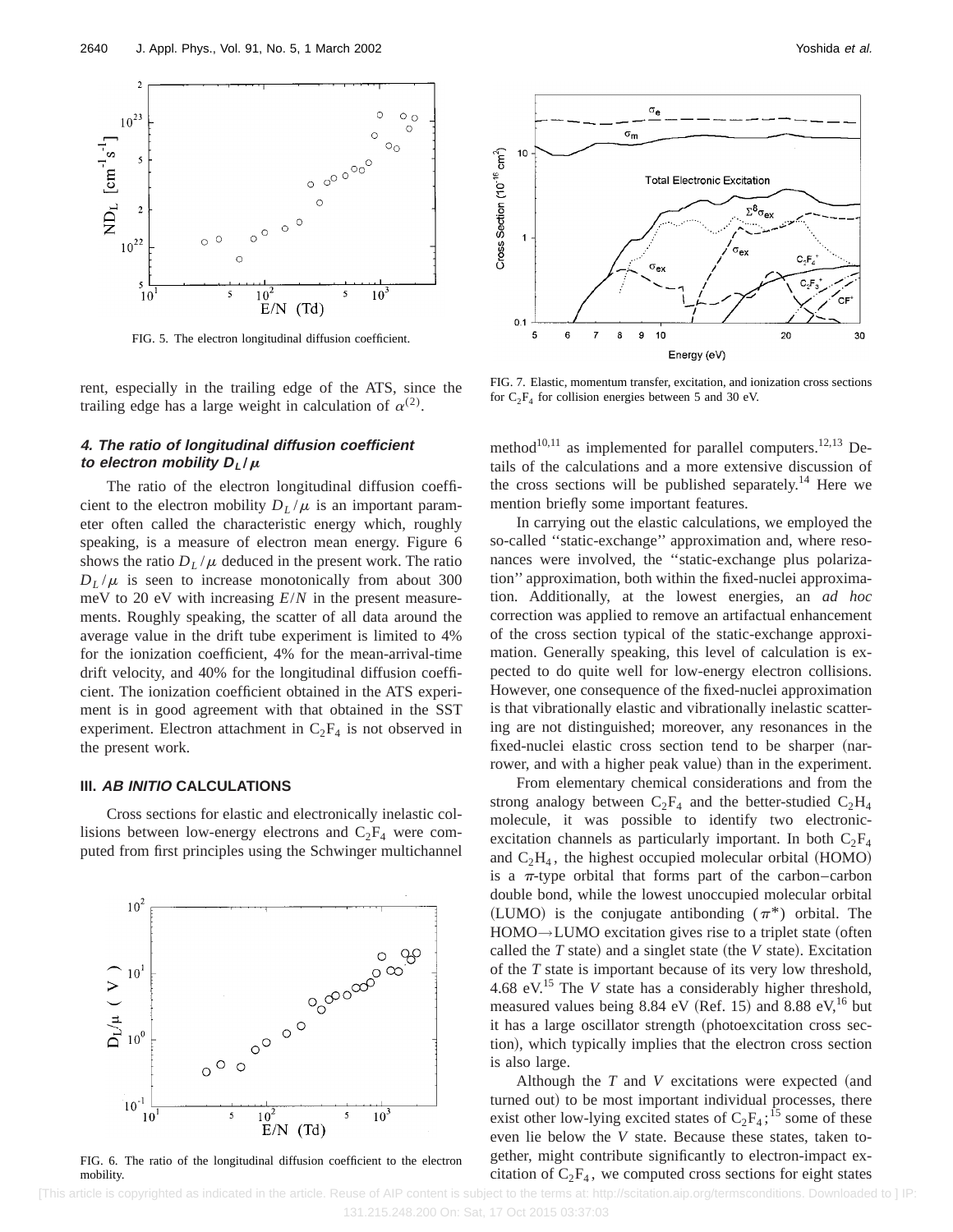

FIG. 8. Measured electron energy loss spectrum for 40 eV electrons in  $C_2F_4$ , from Ref. 15.

whose calculated thresholds lie below 10 eV. While the *T* state remained dominant in the summed cross section at the lowest energies, and the *V* state (because of its large transition dipole) remained dominant at the highest energies, we indeed found that, at intermediate energies, the eight other states make up a significant fraction of the summed excitation cross section.

## **IV. SWARM ANALYSIS AND RECOMMENDED CROSS SECTION SET**

Figure 7 shows a summary of our calculated elastic and inelastic (excitation and dissociation) cross sections along with the ionization cross sections that have been measured by Haaland and Jiao.<sup>17</sup> Comparing this figure with the electron energy loss spectrum shown in Fig.  $8<sup>15</sup>$ , the major energy loss features in the spectrum are seen to correspond to the cross sections shown in Fig. 7.

The cross section labeled  ${}^{8}\sigma_{\rm ex}$  is the sum of eight excitation cross sections having energy losses of 8–10 eV. The calculated  $C_2F_4$  dissociation energetics are shown in Table I.

The ionization cross sections shown for the  $C_2F_4^+$ ,  $C_2F_3^+$ , and  $CF^+$  products, which are the three largest, have been measured by Haaland and Jiao.<sup>17</sup> Their thresholds are 10.10, 15.85, and 13.86 eV, respectively. These excitation and ionization cross sections were the starting point for our swarm analysis.

TABLE I.  $C_2F_4$  dissociation channels and energetics.

| Dissociation products | Energy $(eV)$ |
|-----------------------|---------------|
| $CF_2 + CF_2$         | 3.06          |
| $CF3+CF$              | 4.52          |
| $C_2F_3+F$            | 5.19          |
| $C_2F_2+F_2$          | 7.09          |
| $C_2F_2+F+F$          | 8.13          |
| $CF2 + CF + F$        | 8.13          |
| $CF3+C+F$             | 9.79          |



FIG. 9. Computed  $C_2F_4$  elastic (dashed line) and momentum transfer (solid line) cross sections.

#### **A. Swarm analysis**

The electron drift velocity calculated from the solution  $f_0(\varepsilon)$  of Boltzmann's equation is defined as

$$
V_d = \langle v_z \rangle = -1/3(2e/m)^{1/2}(E/N)
$$

$$
\times \int [df_0(\varepsilon, E/N)/d\varepsilon] \varepsilon d\varepsilon / \sigma_m, \qquad (4)
$$

where  $\varepsilon$  is the electron energy, *m* is the electron mass,  $E/N$  is the electric field divided by gas number density ( $\mathbf{E} = E\mathbf{z}$ ),  $f_0$ is the electron energy distribution function, and  $\sigma_m$  is the momentum transfer cross section.

The *momentum transfer cross section*  $\sigma_m(\varepsilon)$  is defined by

$$
\sigma_m(\varepsilon) = 2\pi \int \sigma_e(\varepsilon, \theta) (1 - \cos \theta) \sin \theta \, d\theta, \tag{5}
$$

where  $\sigma$ <sub>*e*</sub>( $\varepsilon$ , $\theta$ ) is the differential cross section for elastic scattering. The momentum transfer cross section is also known in transport theory as the diffusion cross section. For a uniform differential cross section, i.e.,  $\sigma_e(\varepsilon,\theta)$ = constant, the elastic and momentum transfer cross sections are equal, i.e.,  $\sigma_m(\varepsilon) = \sigma_e(\varepsilon)$ . When  $\sigma_e(\varepsilon, \theta)$  is strongly peaked in the forward direction,  $\sigma_m(\varepsilon) \leq \sigma_\varepsilon(\varepsilon)$ , and when it is peaked in the backward direction  $\sigma_m(\varepsilon) > \sigma_e(\varepsilon)$ .

Figure 9 shows the calculated  $C_2F_4$  elastic and momentum transfer cross sections. The latter is expected to be somewhat inaccurate below about 10 eV.

The ionization rate coefficient is defined as

$$
k_i = (2 e/m)^{1/2} \int \sigma_i(\varepsilon) f_0(\varepsilon, E/N) \varepsilon \, d\varepsilon, \tag{6}
$$

where  $\sigma_i$  is the ionization cross section. The ionization coefficient measured in a swarm experiment is

$$
\alpha = k_i N / V_d \,,\tag{7}
$$

which is the increase in electron density per centimeter due to ionization as a swarm of electron drifts against an electric field. This is usually displayed as  $\alpha/N$  with units of cm<sup>2</sup>.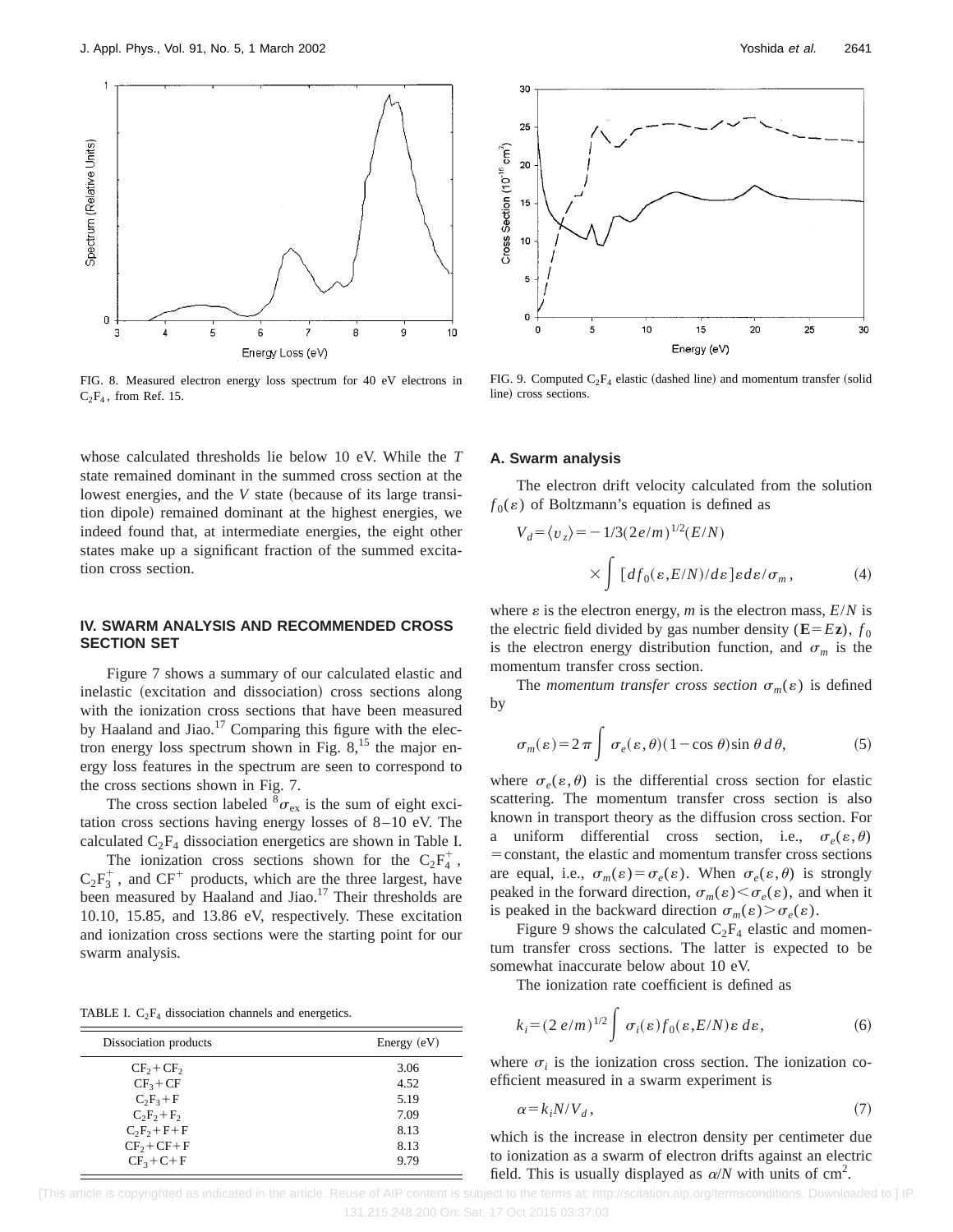The connection to microscopic electron collision physics is made explicitly through the momentum transfer cross section  $\sigma_m(\varepsilon)$  and the electron energy distribution function  $f_0(\varepsilon)$ . The latter is the solution to Boltzmann's equation for electron transport in a plasma. All the microscopic physics implicit in the electron transport or swarm coefficients appears in Boltzmann's equation as dependencies on the electric field; gas, ion, and electron densities; and all elastic and inelastic collision cross sections (see the review by Morgan).<sup>18</sup> Boltzmann's equation can be solved numerically,<sup>19</sup> and the numerical solutions can be used in deducing electron collision cross sections from a set of measured electron transport coefficients. We use the two-term spherical harmonic approximation to the solution of Boltzmann's equation.<sup>19</sup> Further discussion of this approximation appears below. Because we solve for the steady-state electron energy distribution function  $f_0(\varepsilon)$  by integrating an equation for  $df_0(\varepsilon,t)/dt$  in time, we are able to include the effects of ionization and attachment on  $f_0(\varepsilon)$ . Attachment removes electrons preferentially from parts of  $f_0(\varepsilon)$ , and ionization produces low-energy secondary electrons that tend to increase  $f_0(\varepsilon)$  at low energies. These processes, of course, can then affect the calculated transport coefficients. The smaller the value of *E*/*N*, the greater the effects of attachment and, conversely, the greater the value of *E*/*N*, the greater the effects of ionization and secondary-electron production on  $f_0(\varepsilon)$  and the swarm coefficients. These effects have been pointed out by Tagashira<sup>6,20</sup> and have been addressed by him via a different mathematical and numerical technique from that used here.

In order to include secondary electron production in the solution of Boltzmann's equation, we use an ionization cross section  $\sigma_i(\varepsilon_n, \varepsilon_s)$ , which is the cross section for the production of a secondary electron in the energy range  $0 \le \varepsilon_s$  $\leq (\varepsilon_p - I_p)/2$  for a primary electron having energy  $\varepsilon_p \geq I_p$ , where  $I_p$  is the ionization potential.  $\sigma_i(\varepsilon_p, \varepsilon_s)$  has been measured for some gases<sup>21</sup> and analytic functional fits have been made for a number of gases.<sup>22</sup> In the absence of such a measured or calculated cross section, as is the present situation with  $C_2F_4$ , we choose  $\sigma_i(\varepsilon_p, \varepsilon_s)$  to be a uniform function over the interval  $0 \le \varepsilon_s \le (\varepsilon_p - I_p)/2$ . This is an adequate approximation unless the value of *E*/*N* is so large that secondary electrons are added to  $f_0(\varepsilon)$  at a rate faster than the energy exchange collision frequency for relaxing  $f_0(\varepsilon)$ .

Tagashira<sup>6,20</sup> has also written extensively on different definitions of drift velocity and how they yield different values depending upon the measurement or calculation being performed. He noted that drift velocities measured by meanarrival-time, pulsed Townsend, and steady-state Townsend techniques can yield substantially different results at high values of *E*/*N*. We will elaborate further upon this below while discussing our measurements and calculations and other swarm measurements in  $C_2F_4$ .

Swarm analyses can be performed in a variety of ways. The most common method, historically, is to postulate a set of cross sections and manipulate their energy dependencies and magnitudes such that transport coefficients computed by solving Boltzmann's equation agree with measured values. Since we have available to us state-of-the-art *ab initio* calcu-



FIG. 10.  $C_2F_4$  vibrational spectrum.

lations of the momentum transfer and electronic excitation cross sections and high-quality ionization cross section measurements, we have previously also used the approach of adding some model vibrational excitation cross sections to the set to take into account energy loss at low values of *E*/*N* and then adjusting the magnitudes of the cross sections to achieve consistency with measured swarm coefficients.

We have used the Born approximation forms for our model vibrational excitation cross sections. The Born expression<sup>23</sup> for vibrational excitation, which is commonly used, is

$$
\sigma^{B}(v \rightarrow v') = (8 \pi/3k_0^2)|\langle v'|d(R)|v\rangle|^{2}
$$
  
 
$$
\times \ln[(k+k')/|k-k'|], \qquad (8)
$$

where  $d(R)$  is the dipole operator,  $v$  and  $v'$  are the initial and final vibrational quantum numbers, respectively, and *k* and  $k<sup>′</sup>$  are at the initial and final electron wave vectors. The wave vector and the kinetic energy are related by

$$
k^2 = 8\pi^2 m/h^2 \varepsilon. \tag{9}
$$

If  $\Delta \varepsilon$  is the vibrational excitation energy in eV and  $\varepsilon$  is the electron impact energy, the Born approximation cross section for excitation is

$$
\sigma_V^B = 3.7 \times 10^{-15} / (\Delta \varepsilon x) \ln[(x^{1/2} + (x - 1)^{1/2}) / (x^{1/2} - (x - 1)^{1/2} ] \tag{10}
$$

where  $x = \varepsilon/\Delta \varepsilon$  and the normalization is such that the peak value of  $\sigma_V^B$  is  $1 \times 10^{-16}$  cm<sup>-2</sup>. Because we adjust the magnitudes of the vibrational excitation cross sections to give agreement with the measured swarm data, it is only the energy dependence of the Born cross section that is of interest to us.

The vibrational energy spectrum for  $C_2F_4$  is shown in Fig.  $10^{24}$  Also shown are the fractional populations of the vibrational levels at a temperature of 300 K. About 20% of the  $C_2F_4$  molecules are vibrationally excited. Were we concerned with detailed low energy cross sections and transport coefficients at low values of *E*/*N*, we would need to account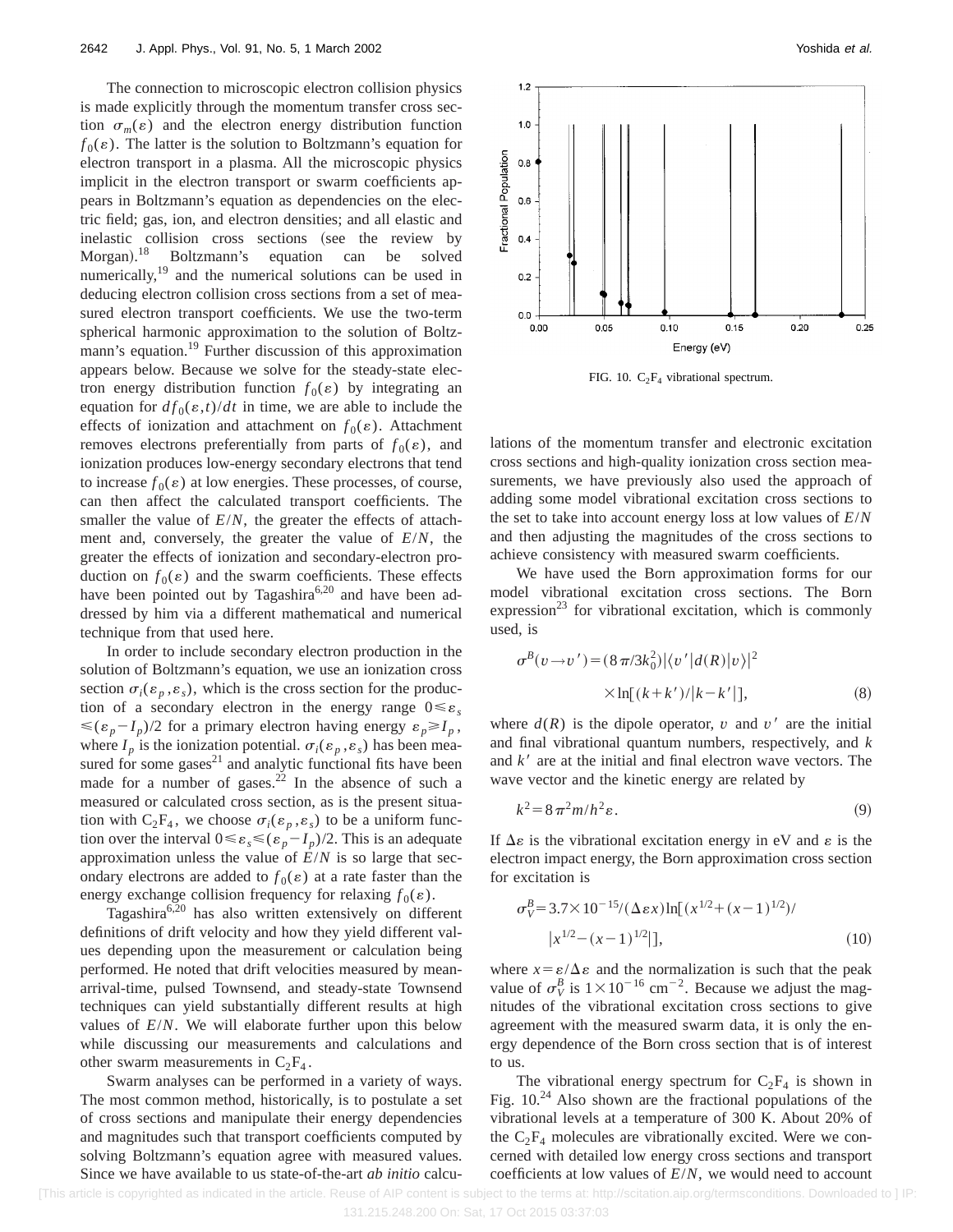in our solution of Boltzmann's equation for electron superelastic collisions, whereby the electrons gain energy in collisions with the vibrationally excited states.

We have used in our analysis two vibrational levels for  $C_2F_4$  having energies of 0.16 and 0.23 eV. We use the downhill simplex and simulated annealing algorithms,<sup>25,26</sup> in our swarm analysis $27.28$  in order to adjust the magnitudes and shapes of the cross sections to achieve a minimum in the rms difference between the sets of measured and computed transport coefficients.

## **B. Results of swarm analysis**

## **1. Boltzmann's equation and the downhill simplex**

We first tried using the measured ionization and the calculated momentum transfer and excitation cross sections in our swarm analysis, merely scaling the magnitudes of the cross sections in order to fit the measured swarm data as we did in our work on CHF<sub>3</sub>.<sup>29</sup> This approach gave unrealistic results for the excitation cross sections, so we returned to the more sophisticated approach of adjusting both the energy dependencies and the magnitudes of the cross sections.

We began the analysis with the *ab initio* computed momentum transfer and total excitation cross sections, which were to be varied. The measured ionization cross sections were not varied but were included in the swarm calculations. The two model vibrational cross sections, each with a peak value of  $10^{-16}$  cm<sup>2</sup>, were included in the calculation as a check of their potential significance. For this analysis we used only the swarm data for *E*/*N*>300 Td and did not expect low-energy vibrational excitation cross sections to contribute significant electron energy loss.<sup>30</sup>

The downhill or creeping simplex algorithm is a very versatile method for optimization problems of the kind where we desire to find the minimum of a function of *n* variables  $y = f(x_1, x_2, \ldots, x_n)$ . We can think of the function *f* as defining an *n*-dimensional surface in a space of  $n+1$  dimensions.  $n+1$  points on this surface then define what is called a *simplex*. The algorithm manipulates this simplex in order to contract it in all dimensions toward a minimum value. A simulated annealing algorithm is used concurrently as a means of avoiding minimizing into a local but not global minimum.

The function that we try to minimize is the mean square of the differences between the calculated and measured transport coefficients

$$
\chi^2 = \sum_{i} \{ [(V_d^c - V_d^m)/V_d^m]^2 + [(\alpha^c - \alpha^m)/\alpha^m]^2 \},\qquad(11)
$$

where *c* and *m* denote calculated and measured drift velocities  $(V_d)$  and ionization coefficients  $\alpha$ , which are functions of  $(E/N)_i$ . The sum is over all values of  $(E/N)_i$ . The momentum transfer and total excitation cross sections are given at a combined total of 54 energy points. The simplex then consists of the function  $\chi^2$  at  $n+1=55$  independent points. We generated the initial set of 55 independent cross section vectors by a randomization process starting with the calculated cross sections. The calculation then proceeded with the manipulation of the 55 cross section vectors in order to



FIG. 11. Cross sections for momentum transfer and total dissociation and error bars derived from swarm analysis compared to *ab initio* calculations.

shrink the 54-dimensional hyperplane defined by the values of  $\chi^2$  to a point at the minimum of the hypersurface.

The momentum transfer and total excitation cross sections obtained for  $C_2F_4$  from the simplex minimization algorithm are shown in Fig. 11. The calculated cross sections are also shown on the same graph. We find a momentum transfer cross section that is slightly larger than the calculated curve below 9 eV and somewhat smaller above 9 eV.

Because the total excitation cross section represents the sum of ten or more individual cross sections, we used a continuous energy loss rather than a fixed energy loss for inelastic collisions between electrons and  $C_2F_4$ . Our derived total inelastic cross section agrees well with the calculated values in the range from its 5 eV threshold to 11 or 12 eV and is then significantly larger. The fit to the measured swarm data is shown in Fig. 12.

## **2. Sensitivity analysis**

It is rare in the field of swarm analysis to see an attempt to relate the uncertainty in measured transport coefficients to



FIG. 12. Comparison of transport coefficients calculated using derived cross sections with measurements. The solid symbols are measurements and the open symbols are calculations.  $T_e$  is computed from  $2\langle \epsilon \rangle/3$ .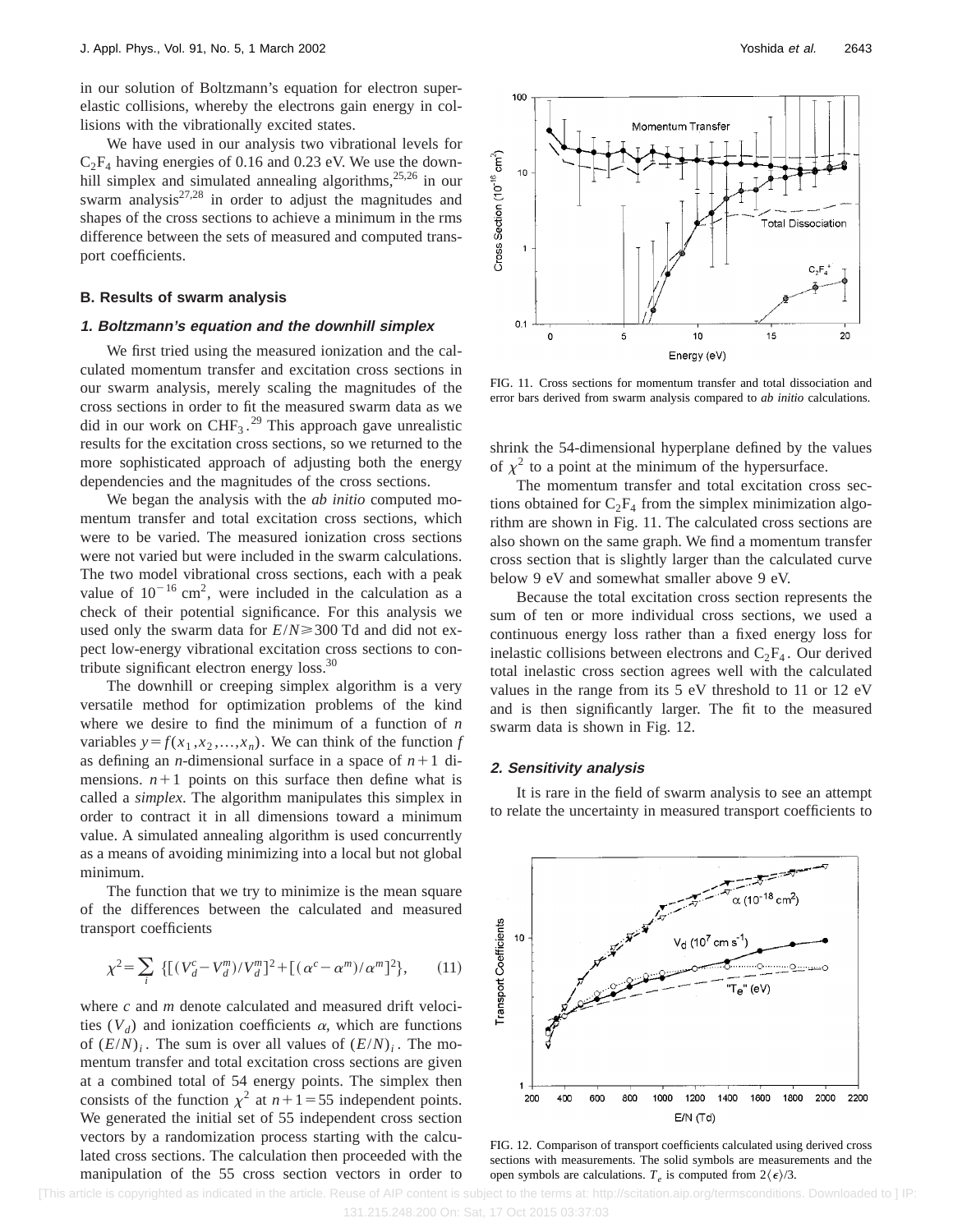uncertainty in derived cross sections. Two elementary analytic examples can be used to explain the concept.

The first example is the limiting case of elastic scattering only with a constant collision frequency

$$
\nu = v \sigma_m(v)N = \text{constant},\tag{12}
$$

which clearly occurs if  $\sigma_m(v) \propto 1/v$ . This gives rise to a Maxwellian electron speed distribution. The drift velocity in this example is

$$
V_d = eE/m \nu \propto 1/\sigma_m \,. \tag{13}
$$

So, in deriving  $\sigma_m$  from  $V_d$ , any uncertainty of  $\varepsilon$  in  $V_d$ implies an uncertainty of  $\varepsilon$  in  $\sigma_m$ .

The second example is the limiting case of elastic scattering only with a constant collision cross section  $\sigma_m$ . This gives rise to the Druyvesteyn electron speed distribution, where the drift velocity is given by

$$
V_d \propto (eE/N\sigma_m)^{1/2}.\tag{14}
$$

The uncertainty in a cross section derived from a measured drift velocity would hence be proportional to the square of the uncertainty in  $V_d$ . A 5% uncertainty in  $V_d$ , for example, becomes a 10% uncertainty in  $\sigma_m$ .

There is an additional lack of uniqueness, which was alluded to by Huxley and Crompton. $31$  Our swarm data go to a maximum value of *E*/*N* of 2000 Td. Associated with this is some mean electron energy. Clearly transport coefficients will be insensitive to collisional processes in the tail of the distribution at energies several times the mean. Consequently, the derived cross sections at these energies will be very uncertain.

We have been able to put error bars on the derived cross sections based on estimated error bars for the swarm measurements. Clearly there must be uncertainty in the swarm derived cross sections because of uncertainty in the data and because swarm coefficients at any given value of *E*/*N* are themselves insensitive to cross section values outside of a somewhat narrow range of electron energy. We have obtained the error bars shown by varying each energy point of the cross sections and calculating the resulting change in the rms fit to the swarm data. In order to compute the error bars shown, we have assumed a  $\pm 3\%$  uncertainty in the measured drift velocities and ionization coefficients. The error bars on the measured ionization cross section indicate how much variability would be allowed within the assumed  $\pm 3\%$  uncertainty of the swarm data.

The derived total dissociation cross section rises to unrealistically large values above about 12 eV. We suspected that this was due to a loss of validity at high *E*/*N* of the two-term spherical harmonic solution to Boltzmann's equation.

#### **3. Discussion of the two-term expansion**

The two-term spherical harmonic expansion has been the approximation technique used for many decades for solving Boltzmann's equation for electrons in a gas. The velocity distribution function  $f(\mathbf{v})$  is expanded into a spherically symmetric component  $f_0(v)$  and a vector component  $f_1(v)$ in the **E** field direction such that

$$
f(\mathbf{v}) \approx f_0(v) + (\mathbf{v}/v) \cdot \mathbf{f}_1(\mathbf{v}) \approx f_0(v) + |\mathbf{f}_1(v)| \cos \theta. \quad (15)
$$

This approximation works extremely well for small to moderate fields where

$$
|\mathbf{f}_1| \leqslant f_0. \tag{16}
$$

Reducing Boltzmann's transport equation using this approximation and assuming steady state and spatial homogeneity,

$$
e\mathbf{E}/m \cdot \mathbf{\nabla}_v f(\mathbf{v}) = (\partial f/\partial t)_{\text{coll}},
$$

yields a scalar equation for  $f_0$  and the following vector equation relating  $f_0$  and  $f_1$ :

$$
e/m \mathbf{E}/N df_0(v)/dv = 2 \pi v \mathbf{f}_1(v) \int \sigma_e(v, \theta)
$$

$$
\times (1 - \cos \theta) \sin \theta d\theta \qquad (17a)
$$

$$
=v\,\sigma_m(v)\mathbf{f}_1(v),\qquad(17b)
$$

where  $\sigma_m$  is the momentum transfer cross section defined as a weighted integral of the differential elastic scattering cross section. Clearly, the integral of  $f_1$  over all speeds is the electron drift velocity in the direction of the electric field.

The requirement that  $|\mathbf{f}_1| \ll f_0$  then amounts to stating that the electron drift velocity must be much smaller than the random thermal speed of the electrons for the two-term approximation to be valid. Looking at Fig. 12, we see that  $V_d$  $\approx 10^8$  cm/s at  $E/N = 2000$  Td. If the reduced mean energy  $2\langle \epsilon \rangle/3$  is about 10 eV, as shown in Fig. 12, the thermal speed is then only twice the drift velocity. We can expect the twoterm approximation to be inaccurate under such conditions.

Baraff and Buchsbaum<sup>32</sup> explored the breakdown of the two-term approximation, finding that, at high values of *E*/*N*, ''the distribution function is sufficiently anisotropic that it cannot be represented by a two-term expansion in spherical harmonics.'' What constitutes high *E*/*N* depends, of course, on the gas in question. This was further elaborated upon by Phelps and Pitchford, $33$  who showed that the breakdown of the two-term approximation, where the angular dependence of elastic scattering is entirely contained within the definition of the momentum transfer cross section  $\left[$ as shown in Eqs.  $(5)$ ,  $(17a)$ , and  $(17b)$ ] leads to a more explicit dependence of the distribution function on the degree of anisotropy of the differential scattering cross sections. We can see in Fig. 13 that for even relatively low collision energies the differential elastic cross sections are very anisotropic.

Although the two-term approximation worked well in  $CHF<sub>3</sub>$  swarm analysis,<sup>29</sup> here we are working with values of *E*/*N* approximately ten times the values used in that work. A similar situation can be found in swarm analyses of electrons in  $SF_6$ . Itoh *et al.*<sup>34</sup> have found, using two-term and threeterm expansions of Boltzmann's equation, that the two-term approximation, as we have seen here, becomes increasingly inaccurate with *E*/*N* for values above about 1000 Td. Because of this we resort to Monte Carlo simulations in our  $C_2F_4$  swarm analyses.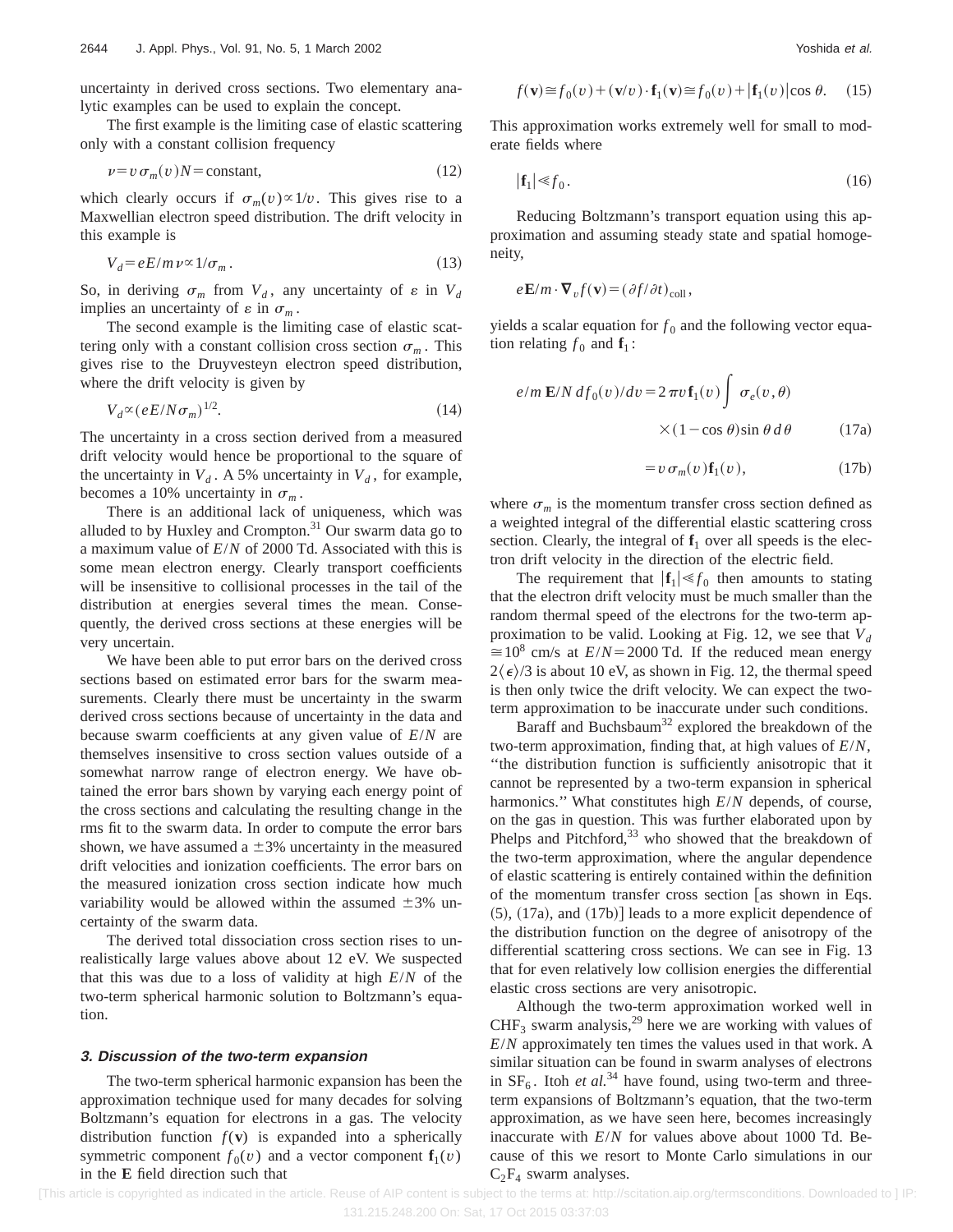

FIG. 13. Differential elastic scattering cross sections for electrons in  $C_2F_4$ . Cross sections are shown for collision energies of 0.1, 0.5, 1.0, 2.0, 5.0, 7.5, 10.0, 15.0, and 20.0 eV.

## **4. Monte Carlo simulations**

We have repeated the swarm calculations using a Monte Carlo simulation of the electron transport process. Now, instead of the momentum transfer cross section, we use the differential elastic cross section  $\sigma_e(\varepsilon,\theta)$  and the total elastic cross section in the simulation

$$
\sigma_e(\varepsilon) = 2\pi \int \sigma_e(\varepsilon, \theta) \sin \theta \, d\theta. \tag{18}
$$

Selected results for  $\sigma$ <sub>e</sub>( $\varepsilon$ , $\theta$ ) are plotted in Fig. 13. Forward scattering dominates for energies greater than several eV. This is consistent with the relative values of  $\sigma_e(\varepsilon)$  and  $\sigma_m(\varepsilon)$  shown in Fig. 9.

We perform a direct simulation of the swarm experiment using a three-dimensional Monte Carlo program. The transport coefficients are obtained by sampling the trajectories of the electrons in space and time. The drift velocity is obtained



FIG. 15. Electron power flow in collisions with  $C_2F_4$ .

by sampling the electron arrival times, and the ionization coefficient is obtained by counting the number of ionizations over a distance in the direction of drift.

The Monte Carlo simulation results are shown in Fig. 14 at 500, 1000, 1500, and 2000 Td. They can be seen to be in excellent agreement with the measured drift velocities and ionization coefficients. The quality of this agreement demonstrates the accuracy of the combination of *ab initio* elastic and excitation cross sections plus measured ionization cross sections for average electron energies above about 5 eV.

#### **5. Estimate of vibrational excitation cross sections**

We have successfully employed the combination of two term spherical harmonic approximation to the solution of Boltzmann's equation and the downhill simplex optimization algorithm to extract estimates for  $C_2F_4$  vibrational excitation cross sections using swarm data for 30 Td<*E*/*N*<500 Td. The energy dependence of each cross section is described by Eq.  $(10)$ . They have energy losses of 0.16 and 0.23 eV and peak values of  $11.7\times10^{-16}$  and  $5.2\times10^{-16}$  cm<sup>2</sup>, respectively. The calculated swarm coefficients are shown in Fig. 14. They agree very well with the Monte Carlo results at  $E/N = 500$  Td.



FIG. 14. Measured and calculated electron swarm data: (filled symbols) measured values of  $V_d$  and  $\alpha/N$ ,  $(+)$  measurements of Goyette *et al.* (Ref. 1), (open circles) calculated using the two-term approximation to Boltzmann's equation, and (open squares) results of Monte Carlo simulations.





[This article is copyrighted as indicated in the article. Reuse of AIP content is subject to the terms at: http://scitation.aip.org/termsconditions. Downloaded to ] IP: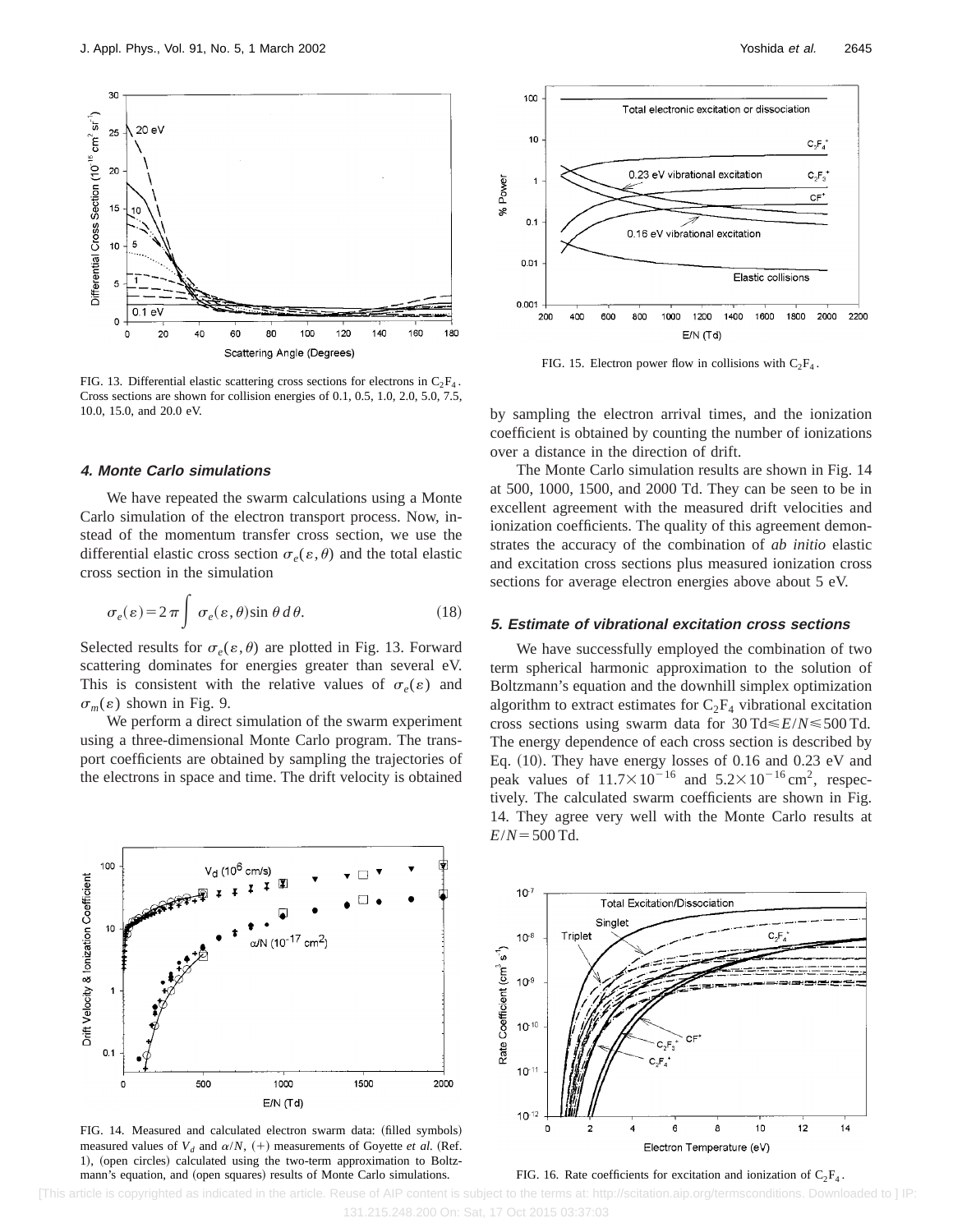As can be seen from Fig. 15, which shows where electron energy is lost in collisions with  $C_2F_4$ , more than 90% of the energy loss for electrons in the temperature range of 2–5 eV is to electronic excitation and dissociation. Only a few percent, even at 200 Td, goes into vibrational excitation.

#### **6. Summary of cross section set**

The close agreement between the results of the Monte Carlo simulation and the measured swarm parameters justifies employing the measured ionization cross sections<sup>17</sup> and the calculated neutral excitation cross sections without further adjustment in the final cross section set. Above 5 eV, elastic scattering likewise is represented via the calculated differential elastic cross section without adjustment. Below 5 eV, the Born approximation vibrational excitation cross sections described in Sec. III B 5 are significant, while elastic scattering should be accounted for via the adjusted momentum transfer cross section shown in Fig. 11.

## **7. Remarks on other swarm measurements**

Goyette *et al.*<sup>1</sup> very recently published measurements of electron drift velocity, ionization coefficient, and attachment rate coefficient in  $C_2F_4$  over an  $E/N$  range of 7 Td to 1000 Td. In the 200–1000 Td overlap region between their measurements and ours, their pulsed Townsend results and our arrival time results are in very good agreement. This comparison, along with the excellent agreement between our calculated results at 500 Td using two different techniques, gives us confidence in the accuracy of our analysis.

Goyette *et al.* observed in their measurements of  $(\alpha - \eta)/N$  (the difference between the ionization and attachment coefficients) as a function of  $E/N$  that there is a transition from net attachment to net ionization at a value of  $E/N \approx 130$  Td. As our ionization coefficient measurements were performed for values of *E*/*N*≥200 Td, this observation is consistent with ours, stated in Sec. II A 1, that electron attachment is negligibly small in  $C_2F_4$ . The authors deduce a rate coefficient for attachment that is about  $8 \times 10^{-11}$  cm<sup>3</sup>/s at  $E/N = 4.5$  Td and falls to a value of  $4 \times 10^{-12}$  cm<sup>3</sup>/s at  $E/N = 100$  Td. Goyette *et al.*<sup>1</sup> present an extensive discussion of issues surrounding the conflicting measurements and calculations pertinent to electron attachment processes in  $C_2F_4$ .

#### **C. Rate coefficients and fits**

Figure 16 shows the rate coefficients for excitation and ionization of  $C_2F_4$ . The ten individual excitation cross sections are shown without labels. The curves labeled ''Triplet'' and "Singlet" refer, respectively, to the  $1 \,^3B_{1u}$  and  $1 \,^1B_{1u}$ excitations, the latter having a large oscillator strength. The rate coefficient computed using the sum of all ten cross sections is also shown.

The rate coefficients for electron collisions with  $C_2F_4$ have been fitted to the Arrhenius form

$$
k(T_e) = \alpha T_e^{\beta} \exp[-\gamma/T_e] \text{ cm}^3/\text{s},\tag{19}
$$

where  $T_e$  is the electron temperature in eV. Table II lists the parametrized rate coefficients.

TABLE II. Parametrized rate coefficients for electron collisions in  $C_2F_4$ .<sup>a)</sup>

| Product                     | $\alpha$     | β             | $\gamma$      |
|-----------------------------|--------------|---------------|---------------|
| Total excitation:           | $3.297(-08)$ | $4.118(-01)$  | $6.329 (+00)$ |
| Ten individual excitations: |              |               |               |
| $1^{-3}B_{1\mu}(T)$         | $1.315(-08)$ | $-3.107(-01)$ | $5.994 (+00)$ |
| $1^{-1}B_{1u}$ (V)          | $4.668(-08)$ | $1.467(-01)$  | $1.225 (+01)$ |
| $1^{3}B_{1g}$               | $9.046(-09)$ | $-8.641(-02)$ | $7.773(+00)$  |
| $1^{1}B_{1g}$               | $2.567(-09)$ | $-1.643(-02)$ | $8.590 (+00)$ |
| $1~^{3}B_{3u}$              | $2.267(-08)$ | $-7.106(-01)$ | $8.909 (+00)$ |
| $1^{1}B_{3u}$               | $1.984(-08)$ | $-1.785(-01)$ | $8.458(+00)$  |
| $1^3A_g$                    | $2.924(-08)$ | $-1.043(+00)$ | $1.068 (+01)$ |
| $1^{-1}A_{g}$               | $1.724(-08)$ | $-5.071(-01)$ | $9.592 (+00)$ |
| $1^{3}B_{2g}$               | $1.743(-08)$ | $-6.257(-01)$ | $9.905 (+00)$ |
| $1^{1}B_{2g}$               | $8.130(-09)$ | $-4.784(-01)$ | $1.084 (+01)$ |
| Ionization:                 |              |               |               |
| $CF^+$                      | $5.874(-09)$ | $6.188(-01)$  | $1.929 (+01)$ |
| $C_2F_3^+$                  | $3.025(-09)$ | $8.240(-01)$  | $1.641 (+01)$ |
| $C_2F_4^+$                  | $3.583(-09)$ | $6.613(-01)$  | $1.106 (+01)$ |

a)The notation  $(\pm xx)$  indicates  $\times 10^{\pm xx}$ .

#### **V. SUMMARY AND CONCLUSIONS**

We have presented results of swarm measurements, firstprinciples cross section calculations, and swarm analyses for electrons in  $C_2F_4$ . Using the data presented herein and measured ionization cross sections, the swarm analysis has allowed us to assemble a self-consistent, validated set of cross sections for electron impact on  $C_2F_4$ . We expect this cross section set to be useful to those simulating the plasma chemistry of  $C_2F_4$  discharges. The process of validation of a cross section set using the swarm analysis procedure presented above ensures the self-consistency needed to yield correct predictions of plasma electrical conductivity, ionization state, and rate of radical production due to dissociation of the parent gas,  $C_2F_4$  in this case.

#### **ACKNOWLEDGMENTS**

The authors would like to thank Dr. Peter Ventzek of Motorola, Inc., for his interest in and encouragement of this work. Work at Caltech was supported by the Office of Basic Energy Sciences of the U.S. Department of Energy, by Sematech, Inc., and an equipment grant from Intel Corp.

- <sup>2</sup> S. Samukawa and T. Mukai, J. Vac. Sci. Technol. A  $17$ , 2551 (1999).
- 3K. Yoshida, N. Sasaki, H. Ohuchi, H. Hasegawa, M. Shimozuma, and H. Tagashira, J. Phys. D 32, 862 (1999).
- <sup>4</sup>H. Tagashira, Technical Papers of Electrical Discharge Committee IEE Japan, ED-85-115 (1985).
- <sup>5</sup>K. Kondo and H. Tagashira, J. Phys. D **23**, 1175 (1990).
- <sup>6</sup>H. Tagashira, Y. Sakai, and S. Sakamoto, J. Phys. D 10, 1051 (1977).
- <sup>7</sup>K. Yoshida, T. Ohshima, Y. Ohmori, H. Ohuchi, and H. Tagashira, J. Phys. D 29, 1209 (1996).
- $8$ Swarm data for CF<sub>4</sub> and C<sub>2</sub>F<sub>6</sub>: http://www.eeel.nist.gov/811/refdata/
- <sup>9</sup>Swarm data for  $C_2H_4$ : W. L. Morgan (private communication).
- <sup>10</sup>K. Takatsuka and V. McKoy, Phys. Rev. A **24**, 2473 (1981).
- <sup>11</sup>K. Takatsuka and V. McKoy, Phys. Rev. A 30, 1734 (1984).
- <sup>12</sup>C. Winstead and V. McKoy, Adv. At., Mol., Opt. Phys. **36**, 183 (1996).
- 13C. Winstead, C.-H. Lee, and V. McKoy, in *Industrial Strength Parallel Computing: Programming Massively Parallel Processing Systems*, edited by A. Koniges (Morgan-Kaufmann, San Francisco, 2000), p. 247.

[This article is copyrighted as indicated in the article. Reuse of AIP content is subject to the terms at: http://scitation.aip.org/termsconditions. Downloaded to ] IP:

<sup>&</sup>lt;sup>1</sup>A. N. Goyette, J. de Urquijo, Y. Wang, L. G. Christophorou, and J. K. Olthoff, J. Chem. Phys. 114, 8932 (2001).